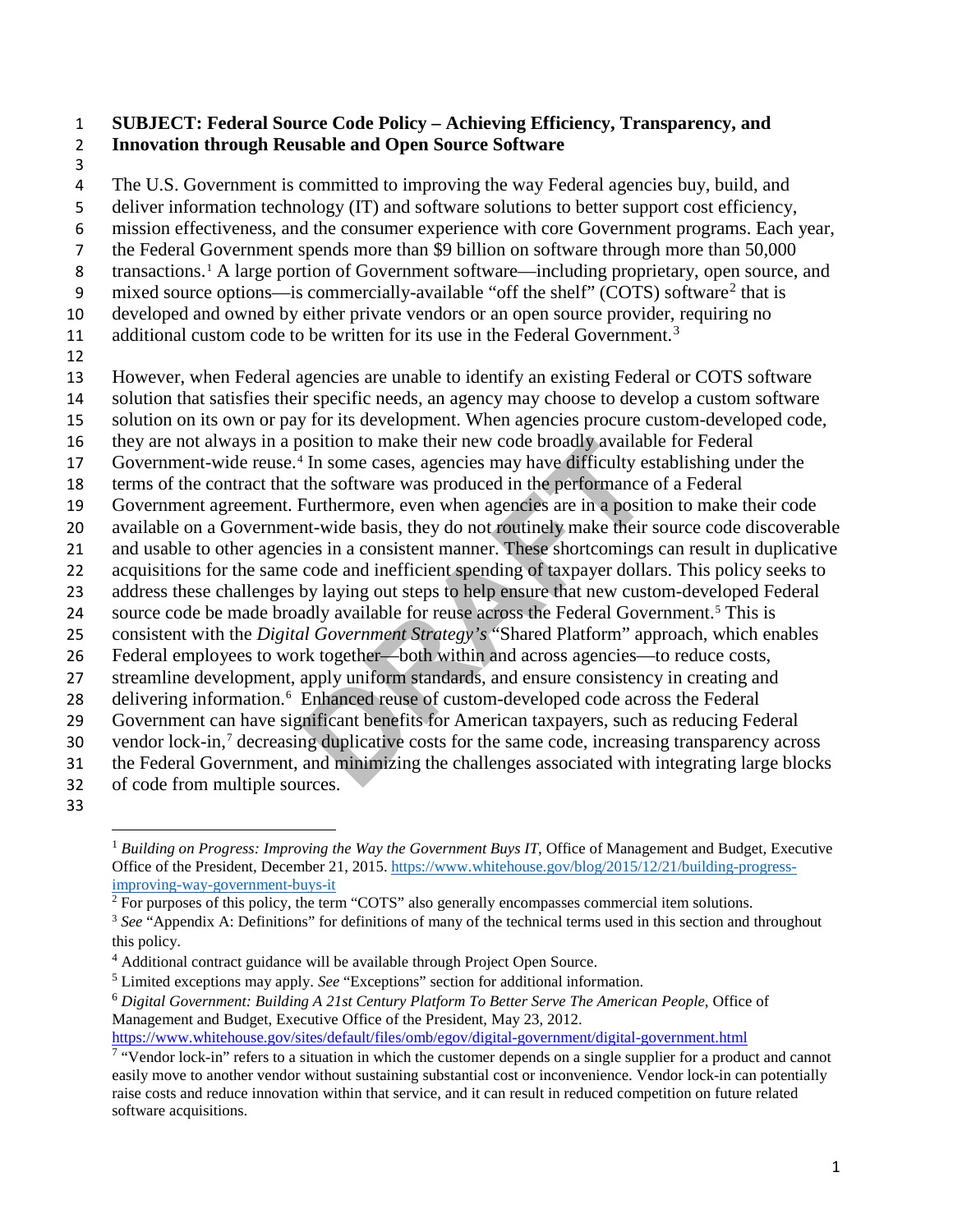- 34 While the benefits of enhanced Federal code reuse are significant, additional benefits can accrue
- 35 when code is also made available to the public as Open Source Software (OSS). Making code
- 36 available with an OSS license can enable continual improvement of Federal code projects when a
- 37 broader community of users implements the code for its own purposes and publishes bugs and
- 38 improvements. A number of private sector companies have already shifted some of their
- $39$  software development projects to an open source model,<sup>[8](#page-1-0)</sup> in which the source code of the 40 software is made broadly available to the public for inspection, improvement, and reuse. In fact,
- 41 several Federal agencies and component organizations also have already begun publishing
- 42 custom-developed code under open source licenses or in the public domain, as discussed further
- 43 below. Moreover, the Administration made a commitment, as part of its *Second Open*
- 44 *Government National Action Plan*,<sup>[9](#page-1-1)</sup> to develop an Open Source Software policy that, together
- with the *U.S. Digital Services Playbook*, [10](#page-1-2) 45 will support improved access to custom code
- 46 developed for the Federal Government. This policy fulfills that commitment in an effort to
- 47 improve U.S. Government software development and make the Government more open,
- transparent, and accessible to the public. Just as the Administration's *Open Data Policy*[11](#page-1-3) 48
- 49 contributed to the creation of valuable and successful private businesses and services based upon
- 50 open data released by the Government,  $12$  improving access to taxpayer-funded source code can
- 51 help facilitate similar results predicated on OSS.
- 52

In of valuable and successful private businesses and<br>
Government,<sup>12</sup> improving access to taxpayer-fund<br>
lilts predicated on OSS.<br>
See the NET software framework--used by millions of c<br>
ge online applications--under an OSS <sup>8</sup> For example, Microsoft has released the .NET software framework--used by millions of developers to build and operate websites and other large online applications--under an OSS license (*see*

<span id="page-1-0"></span>[https://blogs.msdn.com/b/dotnet/archive/2014/11/12/net-core-is-open-source.aspx\)](http://blogs.msdn.com/b/dotnet/archive/2014/11/12/net-core-is-open-source.aspx). Additionally, Apple Computer, Inc. made the Swift programming language--used to develop applications on Apple operating systems such as OS X and iOS--available as OSS (*see* [https://developer.apple.com/swift/blog/?id=34\)](https://developer.apple.com/swift/blog/?id=34). A third example is Google's recent decision to open source its artificial intelligence system TensorFlow, which is utilized by applications such as Google Search, Google's voice recognition application, and Google Translate (*see*

[https://googleblog.blogspot.com/2015/11/tensorflow-smarter-machine-learning-for.html\)](https://googleblog.blogspot.com/2015/11/tensorflow-smarter-machine-learning-for.html)

<span id="page-1-1"></span><sup>9</sup> *The Open Government Partnership: Announcing New Open Government Initiatives as part of the Second Open Government National Action Plan for The United States of America*. September, 2014. Page 2.

[https://www.whitehouse.gov/sites/default/files/microsites/ostp/new\\_nap\\_commitments\\_report\\_092314.pdf](https://www.whitehouse.gov/sites/default/files/microsites/ostp/new_nap_commitments_report_092314.pdf)

<span id="page-1-2"></span> $10$  The Digital Services Playbook consists of key "plays" drawn from successful practices from the private sector and Government that, if followed together, will help Government build effective digital services. It encourages agencies to "default to open" and seek contracts that specify that "software and data generated by third parties remains under [the U.S. Government's] control, and can be reused and released to the public as appropriate and in accordance with the law. It also requires an explanation "[i]f the codebase has not been released under an open source license." [https://playbook.cio.gov/.](https://playbook.cio.gov/)

<sup>11</sup> *Open Data Policy-Managing Information as an Asset*. May 9, 2013.

<span id="page-1-4"></span><span id="page-1-3"></span><https://www.whitehouse.gov/sites/default/files/omb/memoranda/2013/m-13-13.pdf>

<sup>&</sup>lt;sup>12</sup> *See* <https://data.gov/impact> for examples of Federal open data being used in various methods and industries.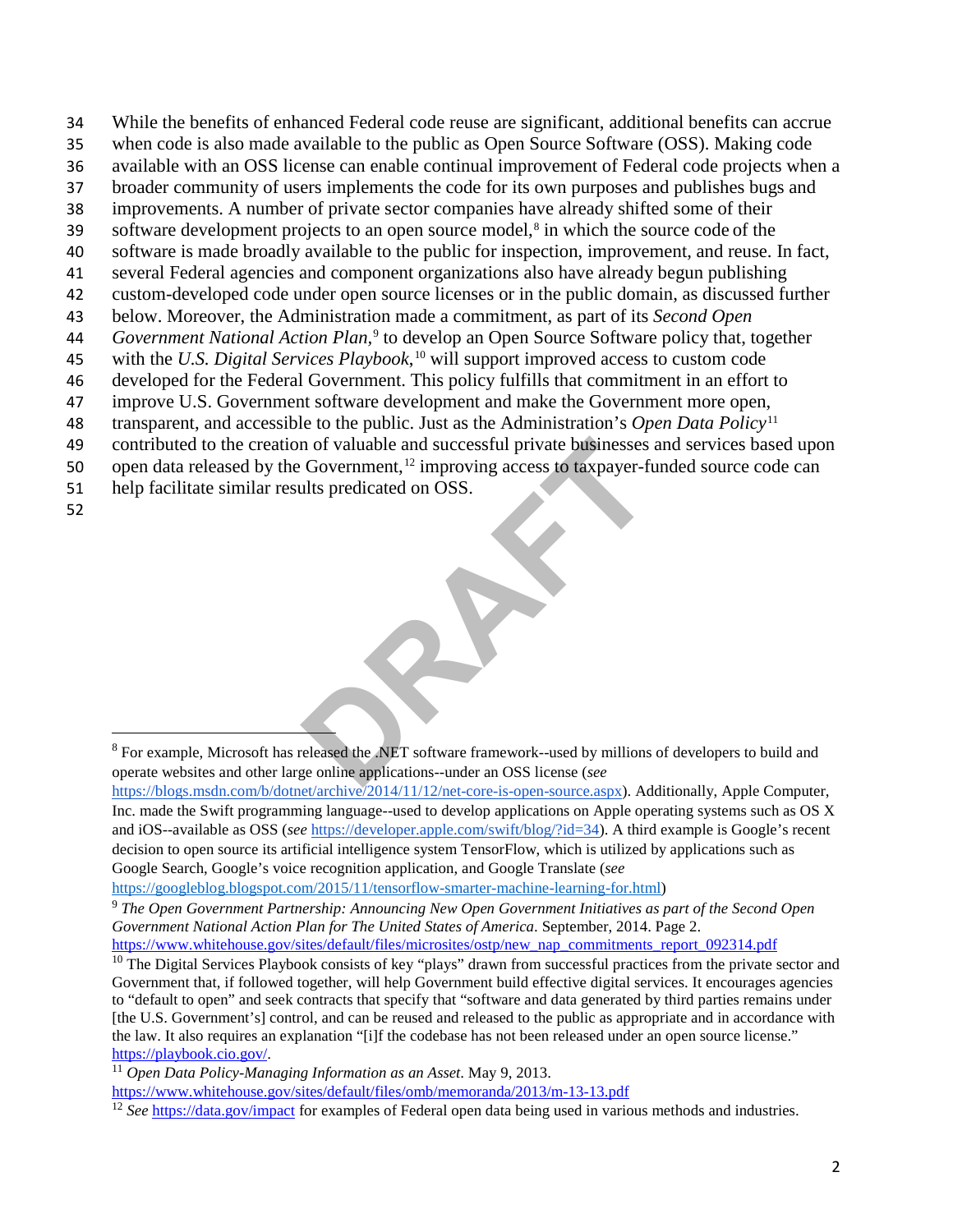## **1. Objectives**

# 

This policy will accomplish the following objectives:

- 1. Provide guidance to covered agencies<sup>[13](#page-2-0)</sup> on software procurement considerations that must be made prior to acquiring any custom-developed software. This applies only to software developed in the performance of a Federal agreement;
- 2. Establish policy requirements for Government-wide source code receipt and reuse, including requirements for covered agencies to require delivery of source code produced in the performance of a Federal Government agreement and, subject to certain 64 exceptions,<sup>[14](#page-2-1)</sup> make it broadly available Government-wide;
- 3. Establish requirements for releasing code in the public domain or as OSS, including requirements for covered agencies to secure the rights necessary to make some custom-developed source code releasable to the public as OSS; and
- 

4. Provide instructions and support to facilitate implementation of this policy.

# 

**2. Scope and Applicability**

- code releasable to the public as OSS; and<br>ms and support to facilitate implementation of this<br>**ability**<br>d in this policy apply to all covered agency agreem<br>are solutions; and (2) include requirements for, or<br>code. Source c The requirements outlined in this policy apply to all covered agency agreements that (1) relate to Federally-procured software solutions; and (2) include requirements for, or may result in, custom-developed source code. Source code developed for National Security Systems, as defined in 44 U.S.C. §3542, is exempt from the requirements of this policy. For National Security
- Systems, agencies shall follow applicable statutes, Executive Orders, directives, and internal
- agency policies.
- 

This policy does not require that existing custom-developed source code created by third party

developers or vendors for the Federal Government be retroactively made available for

Government-wide reuse or as OSS; however, making such code available for Government-wide

reuse or as OSS, to the extent permissible under existing contracts or other agreements, is

strongly encouraged. This policy also does not apply to software code whose development was

 not paid for by the Federal Government, even if later procured by the Federal Government (*e.g.*, Microsoft Word).

Furthermore, this policy applies to all custom code created by covered agency employees in the

course of their official duties, subject to certain exceptions noted below. For such code, it is

encouraged that covered agencies apply the requirements of this policy retroactively to the extent

practicable.

 $\overline{\phantom{a}}$ 

The covered agencies' Chief Information Officers (CIO), Chief Acquisition Officers (CAO) and

<span id="page-2-1"></span><span id="page-2-0"></span>other key stakeholders shall immediately begin working together to implement this guidance.

*See* definition of "Covered Agency" in Appendix A: Definitions.

<sup>&</sup>lt;sup>14</sup> See "Exceptions to Government-wide Reuse or to Publication" in the Implementation section of this policy.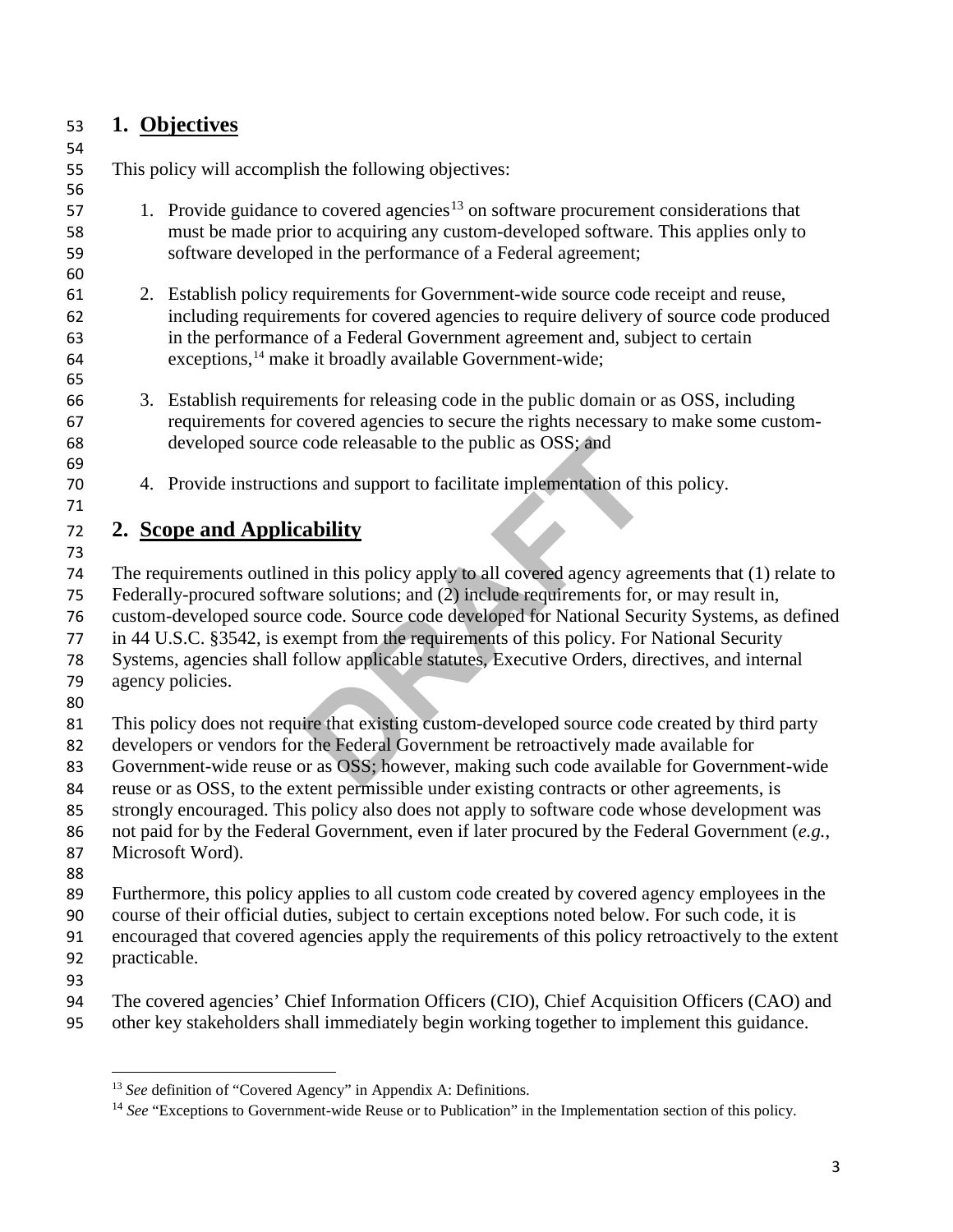## **3. Software Procurement Considerations**

 In meeting their software needs, covered agencies should give preference to existing Federal software solutions (*e.g.*, Federal shared services or existing reusable source code) or a purchasable off-the-shelf software solutions (*e.g.*, COTS) that can efficiently and effectively meet their operational and mission needs. When a covered agency determines that these alternatives do not meet its needs, the agency may need to procure custom-developed source code built from scratch or built on top of a proprietary solution. 

 Consistent with OMB policy, in the course of deciding whether a custom solution is necessary, covered agencies must conduct the following three-step analysis (as illustrated in *Appendix B*). This analysis is intended to mitigate unnecessary spending on custom-developed software solutions by ensuring that existing Federal and commercial solutions, including existing

 proprietary and/or open source solutions and reusable code, are considered as potential alternatives. In any of the following steps, covered agencies may consider hybrid solutions (*i.e.*,

those containing a mixture of existing, COTS, and/or custom solutions) if a preexisting Federal

software solution or COTS solution does not—on its own—fully meet the covered agency's

113 operational and mission needs.<sup>15</sup> Furthermore, consistent with OMB policy, covered agencies

must evaluate safe and secure cloud computing options throughout every step of the software

115 procurement analysis.<sup>[16](#page-3-1)</sup> These steps are consistent with the long-standing OMB policy 116 commonly known as "Raines' Rules."<sup>17</sup>

- 
- 

re of existing, COTS, and/or custom solutions) if a<br>
S solution does not—on its own—fully meet the c<br>
heeds.<sup>15</sup> Furthermore, consistent with OMB policy,<br>
cure cloud computing options throughout every states<br>
hese steps ar 118 • *Step 1 (Alternatives Analysis)*: When evaluating whether or not to procure a software solution, covered agencies must first conduct an alternatives analysis and demonstrate a preference for the use of existing software solutions for which the Government holds appropriate license rights or ability to reuse. This may include Federal shared services or previously developed code available for Government-wide reuse.

l

**•** *Step 2 (COTS Solutions):* If a covered agency's alternatives analysis concludes that no existing Federal solution efficiently and effectively meets its operational and mission needs, a covered agency must subsequently explore whether an appropriate COTS solution is available. Consistent with OMB's previous instructions related to Technology 128 Neutrality,<sup>[18](#page-3-3)</sup> as part of this process, covered agencies must conduct market research and analyze alternatives that include proprietary, open source,<sup>[19](#page-3-4)</sup> and mixed-source software

<span id="page-3-0"></span> This analysis is consistent with current Federal procurement policy (*See* 48 C.F.R. §52.227-17), and the Clinger-Cohen Act of 1996 (*See Chapter 7 – Acquiring Information Technology, 40 U.S.C. Subtitle III*) *Federal Cloud Computing Strategy*. February 8, 2011.

<span id="page-3-2"></span><span id="page-3-1"></span>[https://www.whitehouse.gov/sites/default/files/omb/assets/egov\\_docs/federal-cloud-computing-strategy.pdf](https://www.whitehouse.gov/sites/default/files/omb/assets/egov_docs/federal-cloud-computing-strategy.pdf) OMB Memorandum M-97-02. *Funding Information Systems Investments*.

[https://www.whitehouse.gov/omb/memoranda\\_m97-02/](https://www.whitehouse.gov/omb/memoranda_m97-02/)

<span id="page-3-3"></span><sup>&</sup>lt;sup>18</sup> *Technology Neutrality*. January 7, 2011.<br>https://www.whitehouse.gov/sites/default/files/omb/assets/egov\_docs/memotociostechnologyneutrality.pdf

<span id="page-3-4"></span> For purposes of Federal IT acquisitions, OSS must be considered a commercial item and be given appropriate statutory preference per 41 U.S.C. §103 (1)(B), so long as the OSS product is available for license to the general public and meets the other terms therein. When using or modifying OSS, covered agencies are strongly encouraged to consider which license is associated with the software. Licenses affect how the work can be used, modified, and how derivative works must be treated. Agencies must comply with the terms of the licensed work. Government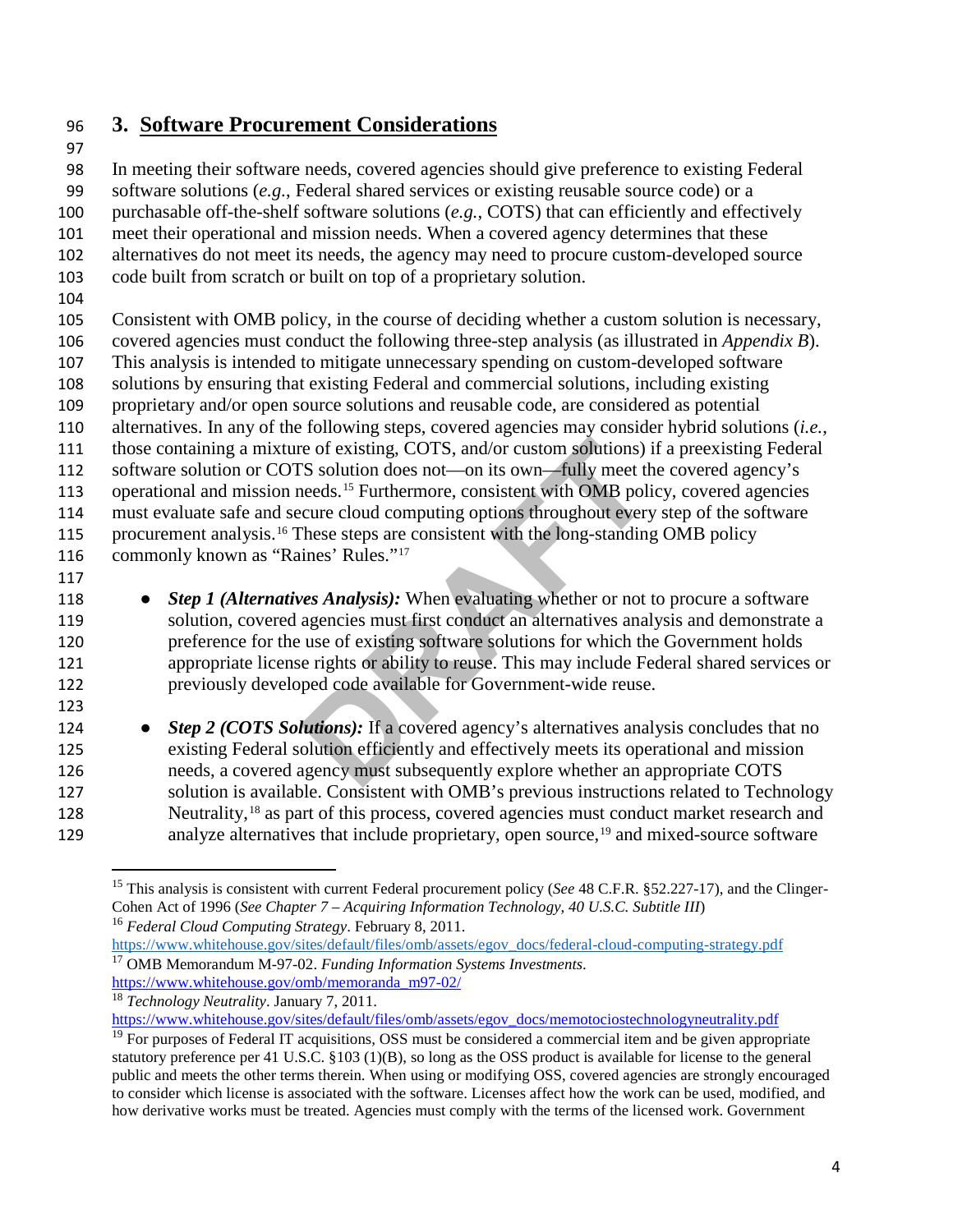solutions equally and on a level playing field. Covered agencies must then select, if available, a software solution that best meets the operational and mission needs of the agency, taking into consideration factors such as performance, total life-cycle cost of ownership, security and privacy protections, interoperability, ability to share or reuse, resources required to later switch vendors, and availability of support.

136 • *Step 3 (Custom Development):* If a covered agency's alternatives analysis concludes that no existing Federal and/or COTS solutions can fully satisfy its operational and mission needs, the agency may consider custom-developed source code. This includes developing a solution from scratch, or developing a solution to customize an existing Federal or COTS product. When developing or acquiring custom code, covered agencies must comply with the policy requirements outlined below.

# **4. Government-Wide Code Reuse**

*v*, all software created by Federal Government empthe public domain and, accordingly, is not subject states.<sup>20</sup> However, software created on behalf of thate sector vendors, is subject to copyright protectic tions used in Under U.S. copyright law, all software created by Federal Government employees as a "government work" is in the public domain and, accordingly, is not subject to copyright 147 protection in the United States.<sup>20</sup> However, software created on behalf of the Government by third parties, such as private sector vendors, is subject to copyright protection. Currently, the majority of software solutions used in the Federal Government are developed by third parties. As discussed earlier, the reuse of custom-developed source code purchased by the Federal Government has numerous benefits for American taxpayers. To take advantage of these benefits,

all covered agencies and component organizations that procure custom-developed software

 solutions for the Federal Government must, at a minimum, comply with the following requirements:

 (1) Require delivery of the underlying custom source code, associated documentation, and related files—from the third-party developer or vendor to the Federal organization (including build instructions and, when applicable, software user guides, other associated documentation, and automated test suites); and

 (2) Secure unlimited rights to the custom source code, associated documentation, and related files—which includes the rights to reproduction, reuse, and distribution of the custom source code, associated documentation, and related files across the Federal Government.

 Covered agencies that enter into agreements for the development of software should require

- unlimited data rights in accordance with this policy. Additional guidance, including sample
- 168 language for agreements, shall be provided as a part of Project Open Source.<sup>[21](#page-4-1)</sup>
- 

employees and their covered agencies are encouraged to improve the OSS they use and push those fixes to the appropriate code repository. This practice benefits all users of the software because those changes can be distributed widely. This work must follow the terms of the license of the original work. For further guidance, covered agencies should look to Project Open Source a[t https://project-open-source.cio.gov.](https://project-open-source.cio.gov/)

<span id="page-4-0"></span><sup>&</sup>lt;sup>20</sup> Per 17 U.S.C. §105, U.S. Government Works are not subject to domestic copyright protection.

<span id="page-4-1"></span>Additional information about Project Open Source can be found in Section 6: Implementation.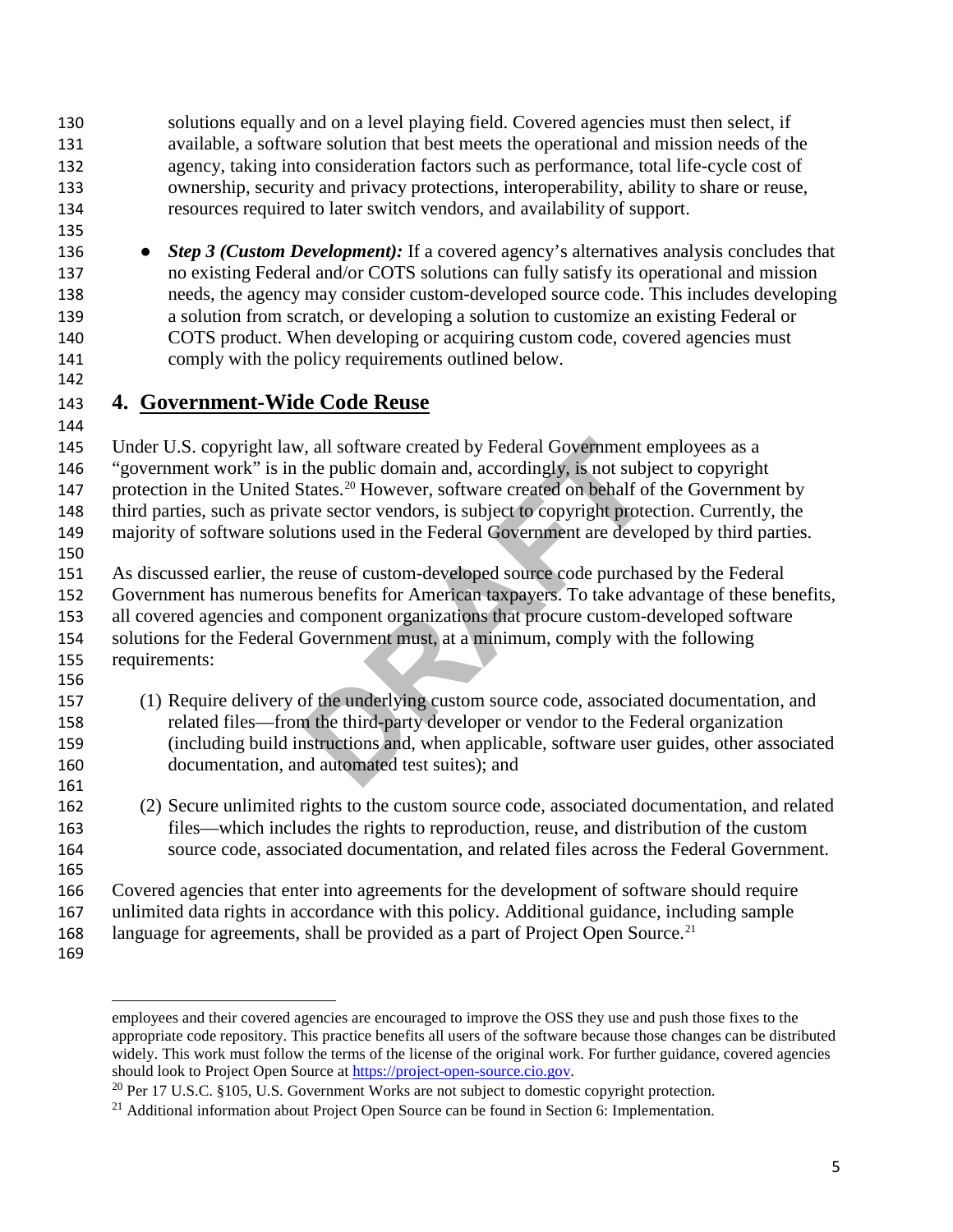- 170 Securing Federal Government-wide reuse rights for custom code is a critical first step in gaining
- 171 efficiencies in Federal software purchasing; however, without broad and consistent
- 172 dissemination of the code across the Federal Government, these efficiencies cannot be fully
- 173 realized. Therefore, in addition to securing the rights discussed above, covered agencies must
- 174 make custom-developed code available to all other Federal agencies.<sup>[22](#page-5-0)</sup> The "Implementation"
- 175 section of this policy provides additional guidance on this requirement.
- 176
- 177 Note that although Government-wide reuse of custom-developed code shares some of the same 178 benefits as OSS, it does not meet the definition of OSS<sup>[23](#page-5-1)</sup> and should therefore not be mislabeled
- 179 as such.
- 180

# 181 **5. Federally Funded Custom Code as Open Source Software**

182

g code as open source can benefit Federal agencies<br>of practice to develop around software libraries a<br>(APIs). This collaborative atmosphere makes it eas<br>security testing, to reuse existing solutions, and to<br>Federal Governm As previously mentioned, a number of private sector companies have shifted some of their 184 software use and development to an open source model.<sup>[24](#page-5-2)</sup> Similarly, when properly implemented and documented, releasing code as open source can benefit Federal agencies by allowing professional communities of practice to develop around software libraries and Application Programming Interfaces (APIs). This collaborative atmosphere makes it easier to conduct software peer review and security testing, to reuse existing solutions, and to share technical 189 knowledge.<sup>[25](#page-5-3)</sup> In fact, the Federal Government and partner organizations have recently begun using more OSS and publishing some of their custom software code under open source licenses or in the public domain. Some examples include: 192

- 193 "We the People"  $26$  This is a White House service that allows the American people to 194 easily and interactively petition their Government. The source code for this website is 195 freely available as  $OSS;^{27}$
- 196

 $\overline{\phantom{a}}$ 

[https://googleblog.blogspot.com/2015/11/tensorflow-smarter-machine-learning-for.html\)](https://googleblog.blogspot.com/2015/11/tensorflow-smarter-machine-learning-for.html).

<http://dodcio.defense.gov/Portals/0/Documents/FOSS/2009OSS.pdf>

<sup>22</sup> Limited exceptions may apply. *See* "Exceptions" section for additional information.

<span id="page-5-1"></span><span id="page-5-0"></span> $^{23}$  As of the publication date of this policy, the most widely-recognized definition of "Open Source Software" – both in the U.S. and internationally – is provided by the Open Source Initiative, and provides 10 criteria that software must meet to be considered open source. This definition is accessible at [https://opensource.org/osd.](http://opensource.org/osd)

<span id="page-5-2"></span> $24$  For example, Microsoft has released the .NET software framework  $-$  used by millions of developers to build and operate websites and other large online applications -- under an OSS license (*see*

[http://blogs.msdn.com/b/dotnet/archive/2014/11/12/net-core-is-open-source.aspx\)](http://blogs.msdn.com/b/dotnet/archive/2014/11/12/net-core-is-open-source.aspx). Additionally, Apple Computer, Inc. made the Swift programming language -- used to develop applications on Apple operating systems such as OS X and iOS -- available as OSS (*see* [https://developer.apple.com/swift/blog/?id=34\)](https://developer.apple.com/swift/blog/?id=34). A third example is Google's recent decision to open source its artificial intelligence system TensorFlow, which is utilized by applications such as Google search, Google's voice recognition app, and Google Translate (*see*

<span id="page-5-3"></span><sup>25</sup> Department of Defense Chief Information Officer. *Clarifying Guidance Regarding Open Source Software (OSS).*  October 16, 2009. "The continuous and broad peer-review enabled by publicly available source code supports software reliability and security efforts through the identification and elimination of defects that might otherwise go unrecognized by a more limited core development team."

<span id="page-5-4"></span><sup>26</sup> *See:* [https://petitions.whitehouse.gov/](http://petitions.whitehouse.gov/)

<span id="page-5-5"></span> $^{27}$  Source code available at:<https://github.com/WhiteHouse/petitions>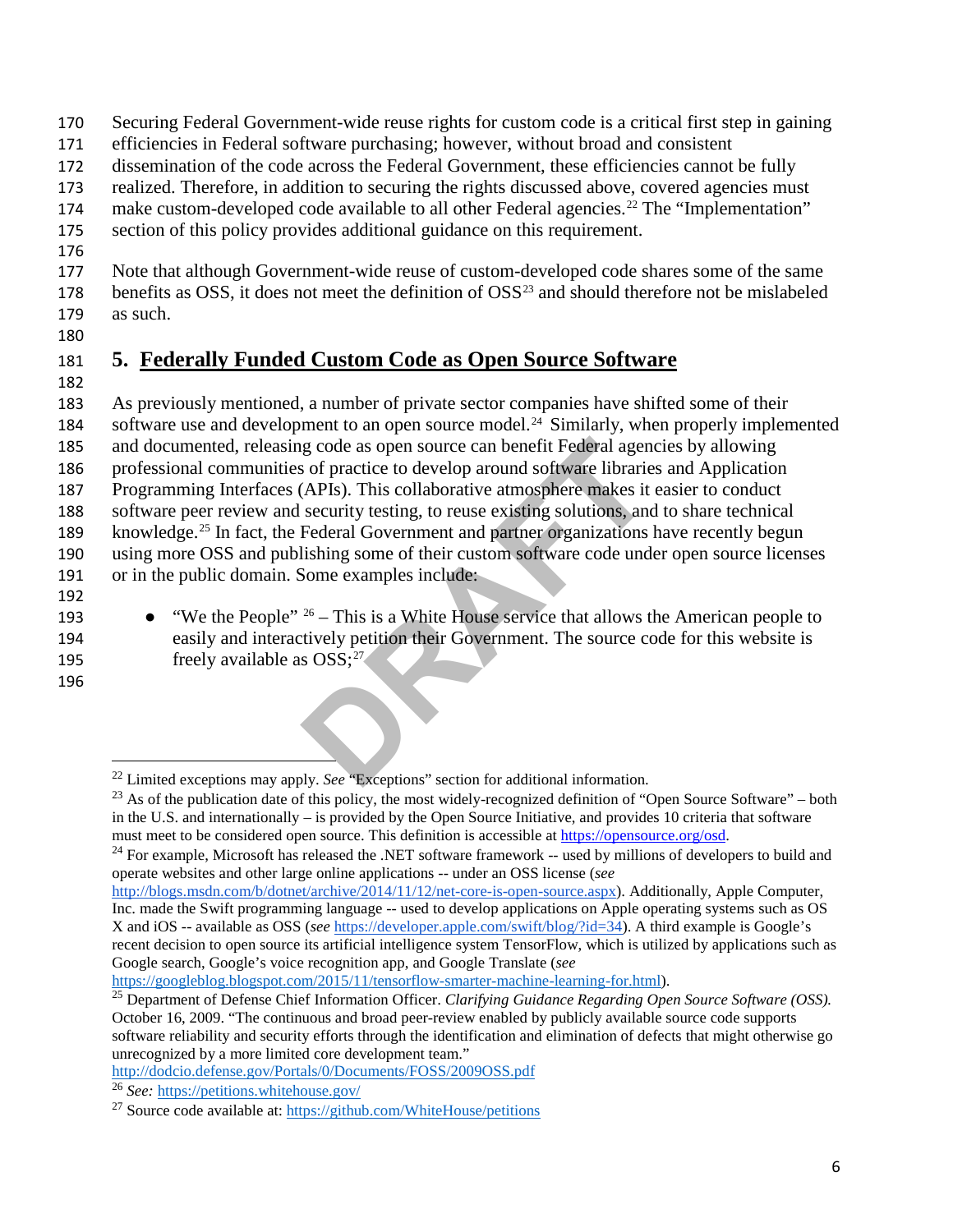| 197<br>198<br>199<br>200 | The General Services Administration's (GSA) 18F <sup>28</sup> and the Consumer Financial<br>Protection Bureau (CFPB) <sup>29</sup> – Both of these government organizations have policies that<br>establish a default position to publicly publish all custom code developed by or for the<br>organization—whether developed in-house by Federal staff or through negotiated |
|--------------------------|------------------------------------------------------------------------------------------------------------------------------------------------------------------------------------------------------------------------------------------------------------------------------------------------------------------------------------------------------------------------------|
| 201                      | agreements—with limited exceptions;                                                                                                                                                                                                                                                                                                                                          |
| 202                      |                                                                                                                                                                                                                                                                                                                                                                              |
| 203                      | The Department of Defense (DoD) – This government agency issued guidance <sup>30</sup> dating                                                                                                                                                                                                                                                                                |
| 204                      | back to 2009 that, among other things, clarifies the use of OSS at DoD and makes clear                                                                                                                                                                                                                                                                                       |
| 205                      | that OSS products are on equal footing with their proprietary counterparts in terms of                                                                                                                                                                                                                                                                                       |
| 206                      | procurement and usage; and                                                                                                                                                                                                                                                                                                                                                   |
| 207                      |                                                                                                                                                                                                                                                                                                                                                                              |
| 208                      | The Open Source Electronic Health Record Alliance (OSEHRA) – This is an                                                                                                                                                                                                                                                                                                      |
| 209                      | independent $501(c)(6)$ organization that was established in 2011 to support the Veterans                                                                                                                                                                                                                                                                                    |
| 210                      | Information Systems and Technology Architecture (VistA) electronic health record                                                                                                                                                                                                                                                                                             |
| 211                      | system developed by the U.S. Department of Veterans Affairs. OSEHRA supports the                                                                                                                                                                                                                                                                                             |
| 212                      | VistA community through activities such as maintaining code repositories, providing                                                                                                                                                                                                                                                                                          |
| 213                      | certifications and standards, and facilitating developer engagement. The code is released                                                                                                                                                                                                                                                                                    |
| 214                      | under a standard OSS license. <sup>31</sup>                                                                                                                                                                                                                                                                                                                                  |
| 215                      |                                                                                                                                                                                                                                                                                                                                                                              |
| 216                      | As outlined in the OMB Open Government Directive, <sup>32</sup> the three principles of transparency,                                                                                                                                                                                                                                                                        |
| 217                      | participation, and collaboration form the cornerstone of an open government. Federally released                                                                                                                                                                                                                                                                              |
| 218                      | OSS embodies these principles. Leveraging the skills and knowledge of individuals across the                                                                                                                                                                                                                                                                                 |
| 219                      | Federal Government and beyond can result in, among other things, enhancements to code quality                                                                                                                                                                                                                                                                                |
| 220                      | and security as a result of public scrutiny of open source code. <sup>33</sup> Federal OSS can also contribute                                                                                                                                                                                                                                                               |
| 221                      | to economic growth and innovation as state and local governments, private sector companies,                                                                                                                                                                                                                                                                                  |
| 222                      | taxpayers, and others can reuse that code to develop products and services for the public. <sup>34</sup>                                                                                                                                                                                                                                                                     |
| 223                      |                                                                                                                                                                                                                                                                                                                                                                              |
|                          |                                                                                                                                                                                                                                                                                                                                                                              |
|                          | <sup>28</sup> 18F (https://18f.gsa.gov/) is a digital services delivery team within the General Services Administration (GSA).                                                                                                                                                                                                                                               |
|                          | The 18F Open Source Policy is described at https://18f.gsa.gov/2014/07/29/18f-an-open-source-team/ and can be                                                                                                                                                                                                                                                                |

<span id="page-6-0"></span><sup>&</sup>lt;sup>28</sup> 18F [\(https://18f.gsa.gov/\)](https://18f.gsa.gov/) is a digital services delivery team within the General Services Administration (GSA). The 18F Open Source Policy is described at https://18f.gsa.gov/2014/07/29/18f-an[-open-source-team/](https://18f.gsa.gov/2014/07/29/18f-an-open-source-team/) and can be accessed at [https://github.com/18F/open-source-policy/blob/master/policy.md.](https://github.com/18F/open-source-policy/blob/master/policy.md)

<span id="page-6-1"></span><sup>&</sup>lt;sup>29</sup> CFPB's source code policy is described at <u>http://www.consumerfinance.gov/blog/the-cfpbs-source-code-policy-</u><br>open-and-shared/ and can be accessed at https://cfpb.github.io/source-code-policy/.

<span id="page-6-2"></span><sup>&</sup>lt;sup>30</sup> Dep[a](http://www.consumerfinance.gov/blog/the-cfpbs-source-code-policy-open-and-shared/)rtment of Defense Chief Information Officer. *Clarifying Guidance Regarding Open Source Software (OSS)*. October 16, 2009[. http://dodcio.defense.gov/Portals/0/Documents/OSSFAQ/2009OSS.pdf](http://dodcio.defense.gov/Portals/0/Documents/OSSFAQ/2009OSS.pdf)

<span id="page-6-3"></span><sup>&</sup>lt;sup>31</sup> Licensing is managed under the Apache License Version 2.0, which requires the preservation of any previous patent, copyright, and licensure language in derivative works. For more information, *see*:<http://www.osehra.org/> <sup>32</sup> Office of Management and Budget. *Open Government Directive*.

<span id="page-6-4"></span>[https://www.whitehouse.gov/sites/default/files/omb/assets/memoranda\\_2010/m10-06.pdf](https://www.whitehouse.gov/sites/default/files/omb/assets/memoranda_2010/m10-06.pdf)

<span id="page-6-5"></span><sup>&</sup>lt;sup>33</sup> The Department of Defense's OSS FAQ states that "continuous and broad peer-review, enabled by publicly available source code, improves software reliability and security through the identification and elimination of defects that might otherwise go unrecognized". *Frequently Asked Questions regarding Open Source Software (OSS) and the Department of Defense (DoD)*, [https://dodcio.defense.gov/OpenSourceSoftwareFAQ.aspx.](https://dodcio.defense.gov/OpenSourceSoftwareFAQ.aspx)

<span id="page-6-6"></span><sup>&</sup>lt;sup>34</sup> For example, 18F and the U.S. Digital Service (USDS) jointly developed [https://analytics.usa.gov](https://analytics.usa.gov/) to provide a window into how people are interacting with the Federal Government online and made the source code available in the public domain (*see* [https://github.com/18F/analytics-reporter\)](https://github.com/18F/analytics-reporter). The cities of Philadelphia, PA [\(http://analytics.phila.gov/\)](http://analytics.phila.gov/) and Boulder, CO [\(https://bouldercolorado.gov/stats\)](https://bouldercolorado.gov/stats) were able to reuse the code to provide their own citizens with real-time information on how city government websites are serving citizens.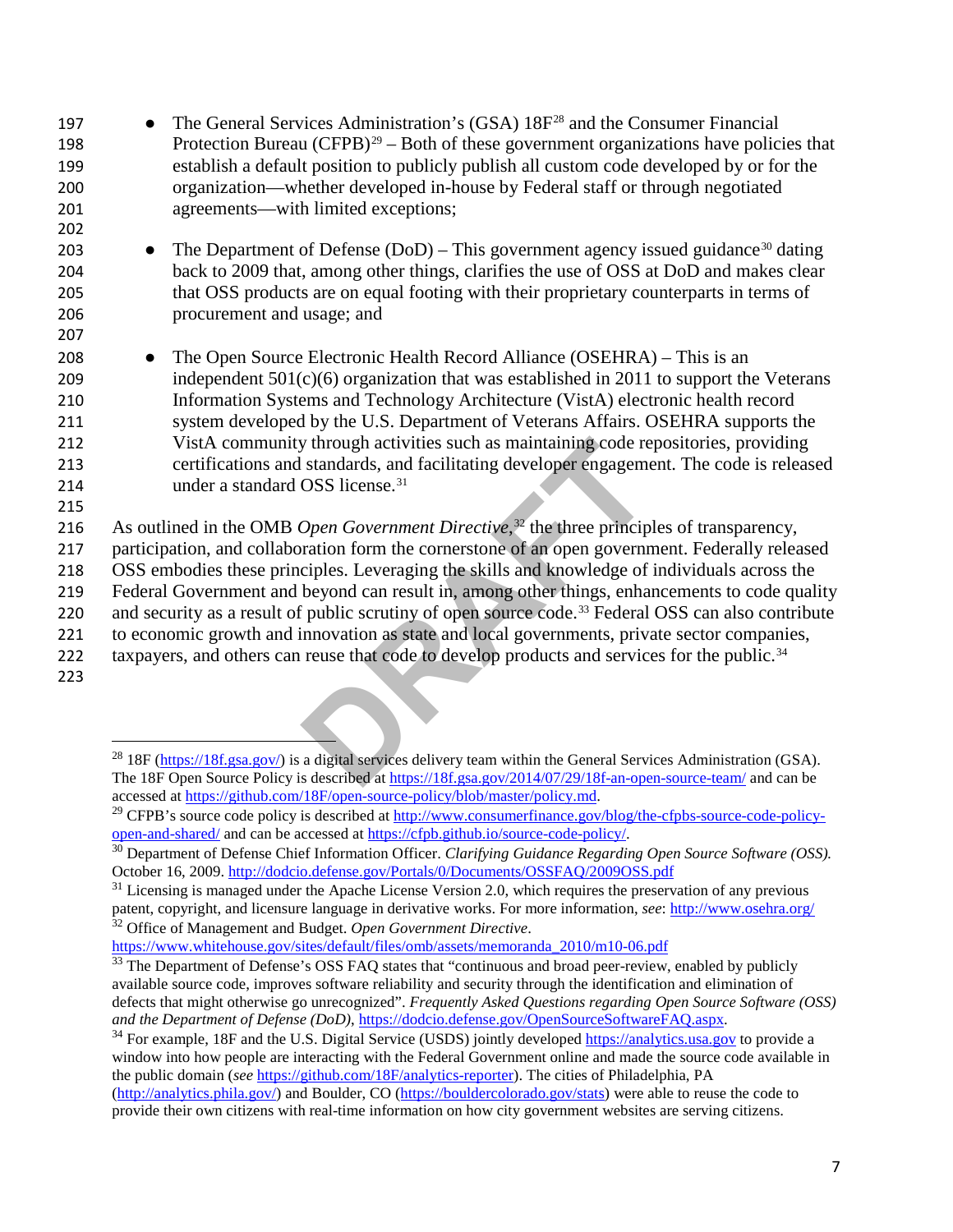#### **5.1 Pilot Program**

In furtherance of the objectives outlined in the Open Government Directive, this policy requires

- that covered agencies participate in the following pilot program to encourage the development
- and publication of custom-developed Government code as OSS.
- 

Each covered agency shall release at least 20 percent of its newly-developed custom code each

year as OSS. Custom code is defined as code for all custom software projects, modules, and add-

231 ons that are self-contained.<sup>[35](#page-7-0)</sup> When deciding which custom code projects to release, each covered

agency should prioritize the release of custom code that it considers potentially useful to the

- 233 broader community.
- 

Although the minimum requirement for OSS release is 20 percent of custom code, covered

agencies are strongly encouraged to publish as much custom-developed code as possible to

further the Federal Government's commitment to transparency, participation, and collaboration.

- Please note that this requirement refers to new code that is developed by *third party* developers
- or vendors on behalf of a covered agency, as opposed to code developed by Federal employees
- as part of their official duties. As noted previously, all new custom code developed by covered
- agency employees as part of their official duties shall be released to the public—subject to
- certain exceptions—as enumerated in Section 6 ("Exceptions to Government-wide Reuse or to Publication").
- 

245 Within 120 days of the publication of this policy, OMB shall develop metrics to assess the

impact of the pilot program. No later than two years after the publication date of this policy,

247 OMB shall consider whether to issue a subsequent policy to continue, modify, eliminate, or

- expand the pilot program. Unless extended by OMB through the issuance of further guidance,
- 249 the pilot program will expire three years (36 months) after the publication date of this policy.

remember colors to hew code that is developed by *m*<br>covered agency, as opposed to code developed by<br>ties. As noted previously, all new custom code dev<br>of their official duties shall be released to the pub<br>uumerated in Sec Please refer to the "Implementation" section of this policy for additional guidance on how to comply with the requirements of the pilot program.

l

## **5.2 Membership in the Open Source Community**

Communities are critically important to the long term viability of open source projects.

Consistent with the *Digital Government Strategy*'s principles to participate in open source

communities and leverage public crowdsourcing, covered agencies should develop and release

code in a manner that (1) fosters communities around shared challenges; (2) optimizes the ability

of the community to provide feedback on, and make contributions to, the code; and (3)

encourages Federal employees and contractors to contribute back to the broader OSS community

by making contributions to existing open source projects. In furtherance of this strategy, covered

- agencies must comply with the following principles:
- a. Leveraging Existing Communities Whenever possible, custom code released to the public as OSS should be incorporated into existing communities of practice that are self-sustaining. For example, there are already existing communities for electronic health

<span id="page-7-0"></span><sup>&</sup>lt;sup>35</sup> The definition of "custom code" can be found in Appendix A.

<span id="page-7-1"></span><sup>&</sup>lt;sup>36</sup> The pilot program applies to custom code written by third party developers or vendors in the performance of a Federal agreement.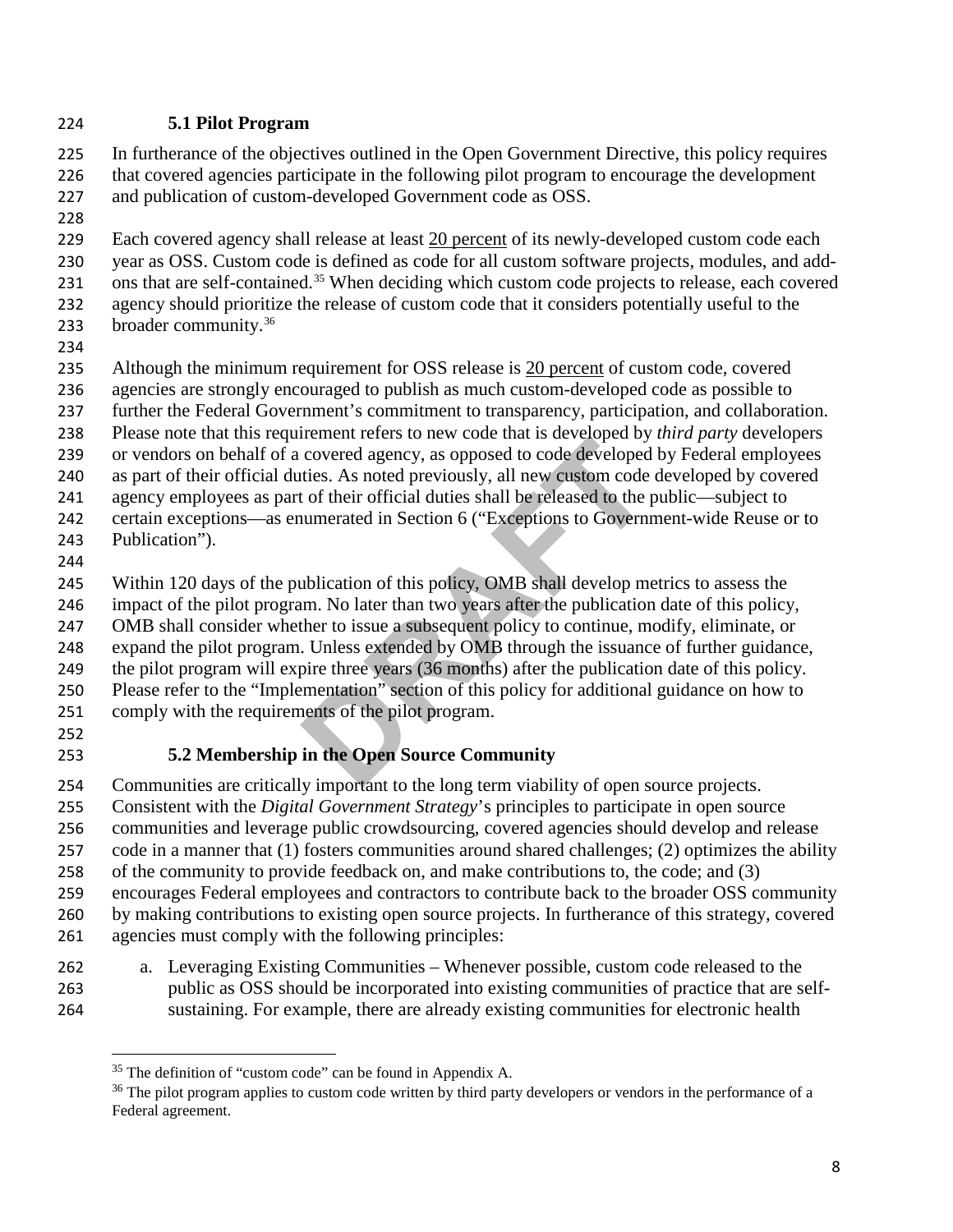265 records and geospatial software.<sup> $37$ </sup> Government agencies should only develop their own communities when existing communities do not satisfy their needs.

- b. Open Development Software that is custom-developed for or by covered agencies should, to the extent possible and appropriate, be developed in the open. Open development practices provide an environment in which open source code can flourish and repurposed. This principle, as well as the principle for "Releasing Code" below, shall include the distribution of a minimum viable product as open source code, engaging the 272 public before official release, and drawing upon the public's knowledge for bug fixes, algorithmic optimization, and other improvements to the project.
- c. Incremental Release In instances where software cannot be developed in the open, but is otherwise appropriate for release to the public, covered agencies must develop and use an incremental release schedule and undertake all necessary steps to make the code and associated documentation available for public use. This will assist in discouraging the practice of releasing large, bulk pieces of software code, which negates many of the positive attributes of open source software.
- d. User Engagement Like in the Administration's Open Data Policy, covered agencies must create a process to engage in two-way communication with users to solicit help in prioritizing the release of code and feedback on the agencies' engagement with the community. *See* Project Open Source for best practices and tools that can be used to implement user engagement efforts.
- Like in the Administration's Open Data Policy,<br>cess to engage in two-way communication with use<br>lease of code and feedback on the agencies' engage<br>Project Open Source for best practices and tools tha<br>gagement efforts.<br>ns e. Code Contributions – One of the most powerful potential benefits of OSS lies within the communities that grow around OSS projects, whereby any party can contribute new code, modify existing code, or make other suggestions to improve the software. Communities can be used to monitor changes to code, track potential errors and flaws in code, and other related activities. These kinds of contributions should be anticipated and, where appropriate, considered for integration into custom-developed Government software or associated materials.
- f. Documentation It is important to provide OSS users and contributors with adequate documentation of source code in an effort to facilitate use and adoption. At a minimum, OSS repositories must include a README (or similar) file that includes the following information (note that additional guidance on repositories can be found in the "Implementation" section of this policy):
- i. The status of the software (*e.g.*, prototype, alpha, beta, release, etc.);
- ii. The intended purpose of the software;
- iii. Expected engagement level (*i.e.*, how frequently the community can expect to be engaged by the agency);
- iv. License details; and
- v. Any other relevant technical details on how to build, make, install, or use the software, including library dependencies (if applicable).
- <span id="page-8-0"></span>

 *See* the reference to OSEHRA above for electronic health records; additionally, *see* "The Open Source Geospatial Foundation" at [http://www.osgeo.org/.](http://www.osgeo.org/)

<span id="page-8-1"></span><sup>&</sup>lt;sup>38</sup> For the purposes of this policy, an "official release" is a release that is not in the alpha or beta test phases, and in the field of computer programming, would be designated with a version number 1.0.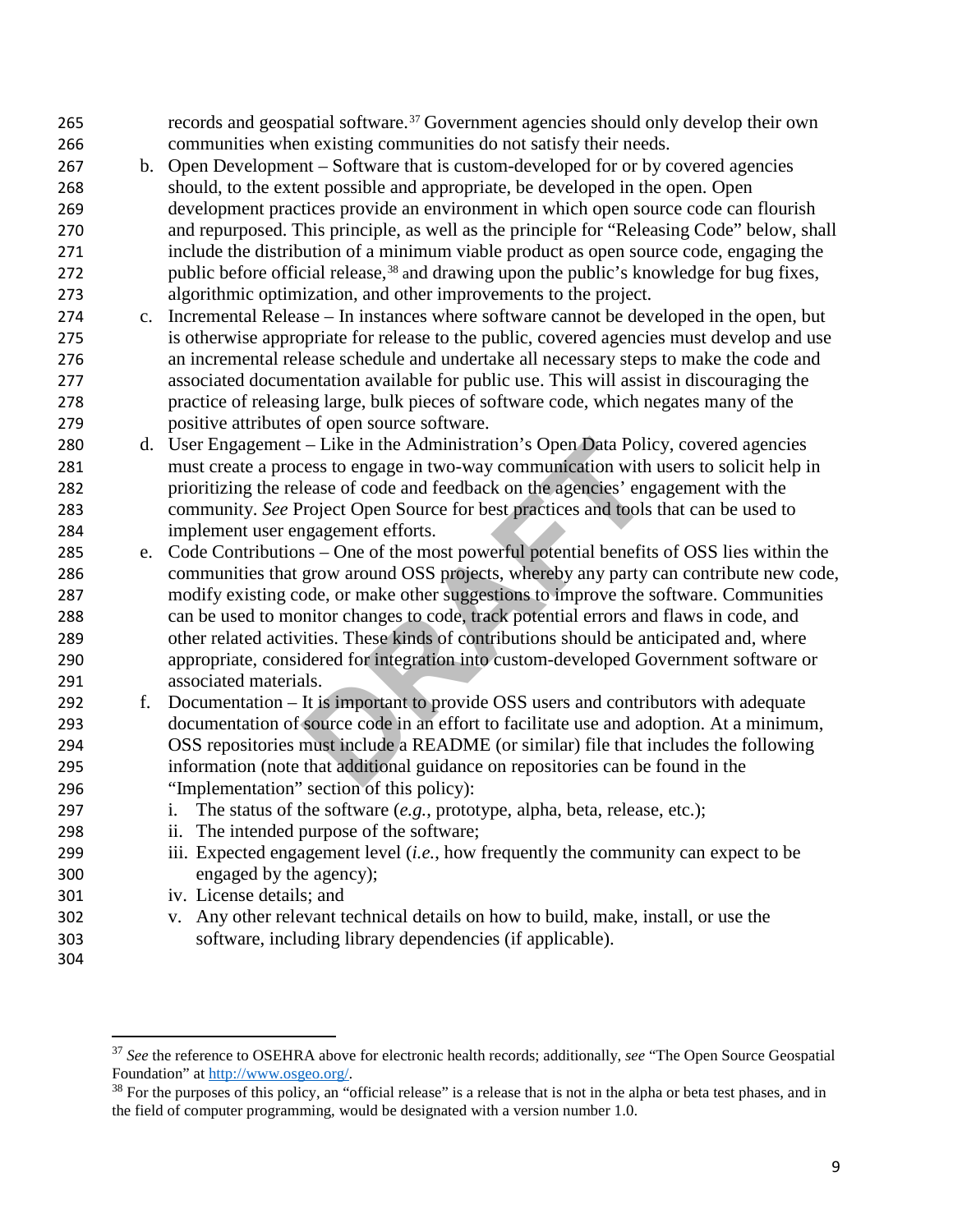#### **6. Implementation**

#### 

#### **Roles and Responsibilities**

309 The Federal Information Technology Acquisitions Reform Act (FITARA)<sup>[39](#page-9-0)</sup> creates clear responsibilities for agency CIOs related to IT investments and planning as well as requiring that agency CIOs be involved in the IT acquisition process. OMB's FITARA implementation 312 guidance—M-15-14: Management and Oversight of Federal Information Technology<sup>40</sup>— established a "common baseline" for roles, responsibilities, and authorities of the agency CIO 314 and the roles of other applicable Senior Agency Officials<sup>[41](#page-9-2)</sup> in managing IT as a strategic resource. Accordingly, the heads of covered agencies must ensure that CIOs are positioned with the responsibility and authority necessary to implement the requirements of this policy in coordination with other Senior Agency Officials. As appropriate, the CIO should also work with the agency's public affairs staff, open government staff, web manager or digital strategist, program owners and other leadership, to properly identify, publish, and work with communities concerning their open source software projects.

#### **Project Open Source**

Within 90 days of the publication date of this policy, the Administration will launch Project

325 Open Source, an online repository of tools, best practices, and schemas to help covered

agencies implement this guidance. Project Open Source will be accessible at [https://project-open-](https://project-open-source.cio.gov/)

France software projects.<br>
Dication date of this policy, the Administration will<br>
repository of tools, best practices, and schemas to<br>
guidance. Project Open Source will be accessible a<br>
pen Source will evolve over time as [source.cio.gov.](https://project-open-source.cio.gov/) Project Open Source will evolve over time as a community resource to facilitate

the adoption of good custom source code development and release practices. Guidance and

language on open source licenses will be provided as part of Project Open Source. The repository

- will include further definitions, evaluation metrics, checklists, case studies, model contract
- language and more, and will enable collaboration across the Federal Government in partnership
- with the public.
- 

#### **Code Repositories**

Accessible repositories for the storage, discussion, and modification of custom code are a critical

portion of both the Government-wide reuse and OSS pilot program portions of this policy.

Covered agencies should utilize existing code repositories and common third-party repository

339 platforms as necessary to comply with this policy.<sup>[43](#page-9-4)</sup> Project Open Source will contain additional

guidance on using custom code repositories as related to achieving the objectives of this policy.

<span id="page-9-1"></span><span id="page-9-0"></span>

 *See P.L 113-291, Subtitle D(* [https://www.congress.gov/113/plaws/publ291/PLAW-113publ291.pdf#page=148\)](https://www.congress.gov/113/plaws/publ291/PLAW-113publ291.pdf#page=148) *See* <https://www.whitehouse.gov/sites/default/files/omb/memoranda/2015/m-15-14.pdf>

<span id="page-9-2"></span><sup>&</sup>lt;sup>41</sup> Senior Agency Officials include positions that may include the Chief Acquisition Officer, Chief Operating Officer, Chief Financial Officer, Chief Acquisitions Officer, Chief Technology Officer, Chief Data Officer, Senior Agency Official for Privacy, Chief Information Security Officer, and Program Manager.

<span id="page-9-3"></span> Project Open Source will be modeled off of the successful Project Open Data platform that facilitates implementation of the Open Data Policy. *See* [https://project-open-data.cio.gov/.](https://project-open-data.cio.gov/)

<span id="page-9-4"></span> Covered agencies should ensure access to these services. *See* OMB Memorandum M-10-23 (*Guidance for Agency Use of Third-Party Websites and Applications*).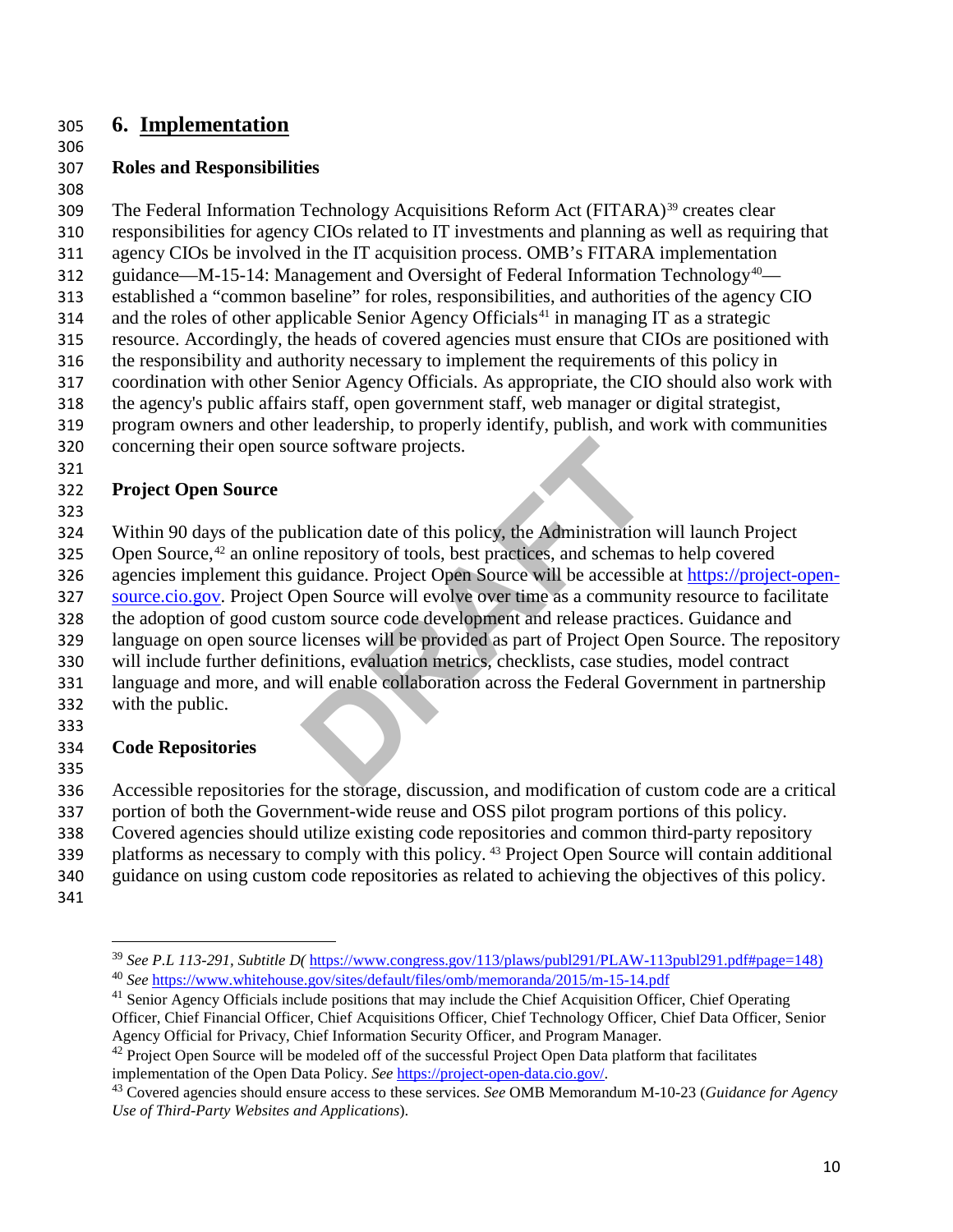#### **Code Inventories and Discovery**

Code inventories are a means of discovering information such as the functionality and location of

potentially reusable or releasable custom code repositories. Within 90 days of the publication

date of this policy, each covered agency must update, and thereafter keep up to date, its

347 inventory of agency information resources (as required by OMB Circular A-130)<sup>[44](#page-10-0)</sup> to include an

- enterprise code inventory that lists all custom code developed for or by the agency after the
- publication date of this policy. The enterprise code inventory is not intended to house the custom code itself; rather, it is intended to serve as a tool for discovering custom code that may be
- available for Government-wide reuse or as OSS, and to provide transparency into custom
- software code that is developed using Federal funds. The inventory will indicate whether the
- code is available for Federal reuse, is available publicly as OSS, or cannot be made available due to a specific exception from this policy.
- 

Covered agencies must describe projects within the inventory using extensible metadata that will

 be described in an inventory schema on Project Open Source. OMB will provide this inventory schema to covered agencies within 60 days of the publication date of this policy. Within 120

days of the publication of this policy, OMB will identify a suitable central location to make the

reported OSS searchable and discoverable for agencies and the public. Please refer to Project

- Open Source for best practices, tools, and schema to implement the enterprise code inventory and harvestable files.
- 

## **Updated TechFAR Guidance**

ory schema on Project Open Source. OMB will provide it is policy, OMB will identify a suitable central lead discoverable for agencies and the public. Plead and discoverable for agencies and the public. Plead extices, tools OMB's Office of Federal Procurement Policy (OFPP) and the U.S. Digital Service (USDS) will 367 update the TechFAR Handbook<sup>45</sup> to highlight how agencies can go about securing Federal reuse rights and open source licenses as part of their acquisitions processes.

## **Agency Policy**

Within 90 days of the publication date of this policy, each covered agency CIO must develop an

agency-wide policy that addresses the requirements of this memo. In accordance with OMB

374 guidance,<sup>[46](#page-10-2)</sup> these policies will be posted publicly. Moreover, within 90 days of the publication

date of this policy, each covered agency's CIO office must work to correct or amend any policies

that are inconsistent with the requirements of this memo, including the correction of policies that

automatically treat OSS as noncommercial software.

<span id="page-10-0"></span>*See* OMB Circular A-130, Transmittal Memorandum No. 4, section 8(b)(2)(a).

<span id="page-10-1"></span>*See* <https://playbook.cio.gov/techfar/>

<span id="page-10-2"></span> *See* M-15-14 a[t https://www.whitehouse.gov/sites/default/files/omb/memoranda/2015/m-15-14.pdf](https://www.whitehouse.gov/sites/default/files/omb/memoranda/2015/m-15-14.pdf) (requiring that IT policies be posted publicly at *https://[agency].gov/digitalstrategy*, and included as a downloadable dataset in the agency's Public Data Listing).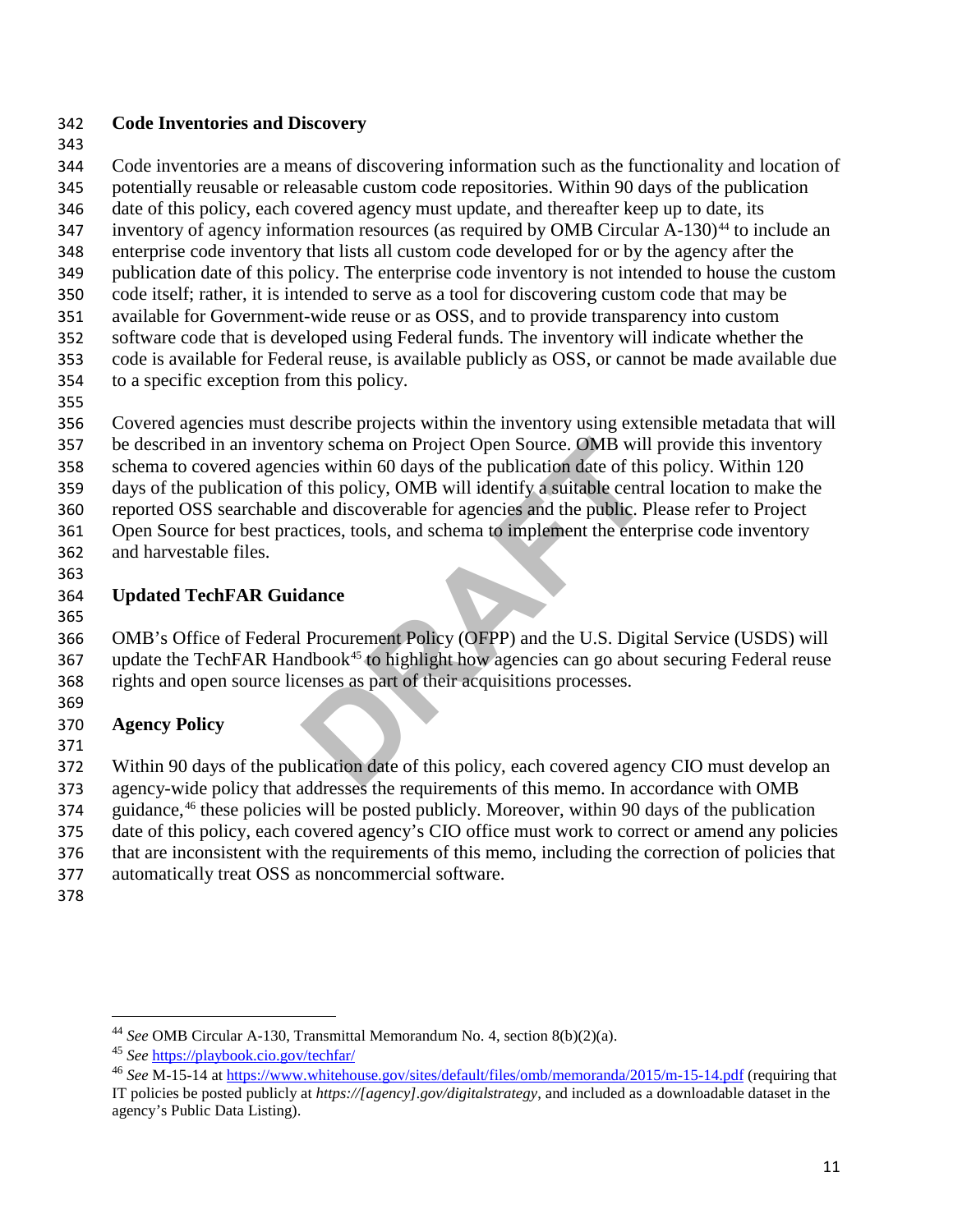#### **Accountability Mechanisms**

Progress on agency implementation of the actions required in this policy will be primarily

assessed by OMB through analysis of each covered agency's internal Government repositories,

public OSS repositories, and code inventories, as well as data obtained through the quarterly

Integrated Data Collection (IDC), quarterly PortfolioStat sessions, the IT Dashboard, and

- 385 additional mechanisms to be provided via Project Open Source.<sup>[47](#page-11-0)</sup>
- 

# **Exceptions to Government-wide Reuse or to Publication**

The exceptions provided below may be applied, in specific instances, to exempt a covered

agency from (1) sharing custom code with other Government agencies, or (2) publically

- releasing custom code that is developed by covered agency employees. Any exceptions used
- must be approved and documented by the agency's CIO. Please note that the exceptions below do not exempt a covered agency from acquiring unlimited data rights in newly procured custom
- code. Moreover, these exceptions do not apply in calculating a covered agency's codebase for
- purposes of the OSS pilot program; but covered agencies should, as part of their internal 20
- percent of custom code selection process, refrain from selecting code that would fit any of the

characteristics listed below. In the event that a covered agency's CIO believes that the agency

- cannot meet the 20 percent requirement of the OSS pilot program because the agency is
- otherwise prohibited from releasing more than 80 percent of its code, the CIO should consult with OMB.
- 

- Applicable exceptions are as follows:
- ceptions do not apply in calculating a covered agent program; but covered agencies should, as part of election process, refrain from selecting code that w. In the event that a covered agency's CIO believent requirement of 404 1. The release of the item is restricted by another statute or regulation, such as the Export Administration Regulations, the International Traffic in Arms Regulation, or the laws and regulations governing classified information;
- 2. The release of the item would compromise national security, confidentiality, or individual privacy;
- 3. The release of the item would create an identifiable risk to the stability, security, or integrity of the agency's systems or personnel;
- 4. The release of the item would compromise agency mission, programs, or operations; or
- 5. The CIO believes it is in the national interest to exempt publicly releasing the work.
- 

 OMB expects exceptions to be rare and the result of a significant Government interest. Excepted software must still be listed in the agency's enterprise code inventory, with certain redactions

- allowed. Please refer to Project Open Source for additional guidance on this topic.
- 

- This memorandum is not intended to, and does not, create any right or benefit, substantive or
- procedural, enforceable at law or in equity by any party against the United States, its
- departments, agencies, or entities, its officers, employees, or agents, or any other person.

<span id="page-11-0"></span>*See* <https://itdashboard.gov/>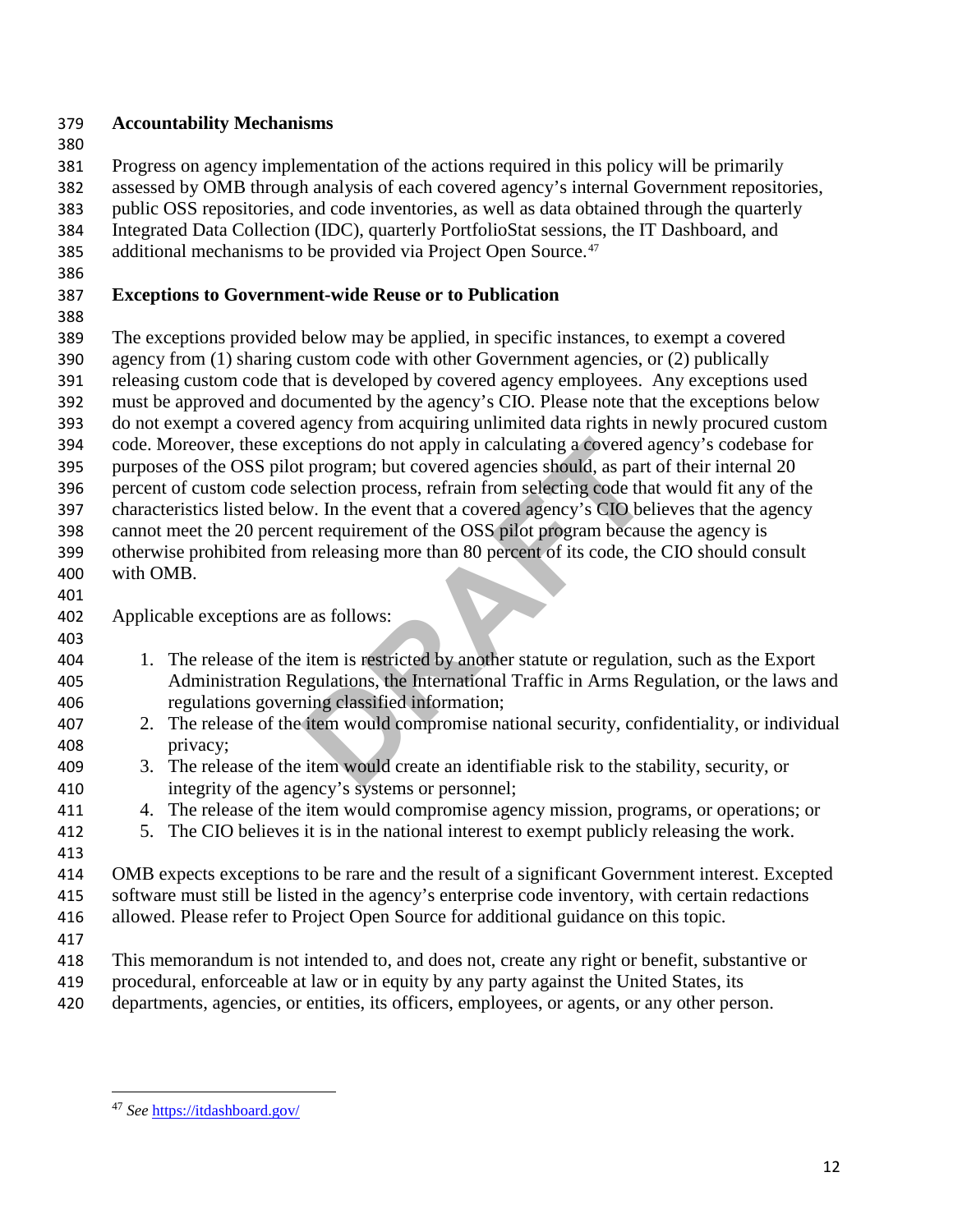#### **Appendix A: Definitions**

 **Code Contributions**: Source code or other materials written by external parties and submitted to the developers/maintainers of a software project. Some common examples of code contributions are bug fixes, new or improved features, and documentation improvements.

 **Covered Agency:** For purposes of this policy, a covered agency is one that meets the definition of agency under the Federal Information Security Management Act of 2002 (FISMA). *See* 44 U.S.C. §3502.

 **Custom Code:** Software source code that is written to fulfill a specific purpose that is not already addressed by existing programs or COTS solutions. For the purposes of this policy, custom code development must be fully funded by the Federal Government and is either developed by a contracting entity for use by the Federal Government, or developed by covered

agency employees in the course of their official duties.

**Derivative Works**: For the purposes of this policy, a "derivative work" is a work based upon

- one or more preexisting works, such as a translation, musical arrangement, dramatization,
- fictionalization, motion picture version, sound recording, art reproduction, abridgment,
- condensation, or any other form in which a work may be recast, transformed, or adapted. A work
- consisting of editorial revisions, annotations, elaborations, or other modifications which, as a 442 whole, represent an original work of authorship, is a "derivative work".<sup>[48](#page-12-0)</sup>
- 

the purposes of this policy, a "derivative work" is a<br>works, such as a translation, musical arrangement,<br>icture version, sound recording, art reproduction, a<br>er form in which a work may be recast, transformed<br>visions, anno **Mixed Source**: A mixed source software solution may incorporate public domain, open source, and/or proprietary code. Developers and users of mixed source software solutions must take component-level intellectual property rights into consideration whenever modifying, reusing, or distributing source code.

 **Open Development**: Open development in the framework of computer software design is a process by which developers ensure the highest possible levels of transparency, legibility, testability, and modularity in their code from the start. This process is designed to maximize the potential benefit of open sourcing that code in an incremental and agile manner, engaging the public in the development process. Open development provides a larger base for quality assurance and product support in the initial phases of a project, in addition to making code easier to read, understand, repurpose, and incorporate for other programmers who may not be able to contact the original coder for support.

 $\overline{a}$ 

 **Open Source License**: OSS is often associated with a license that details the terms and conditions governing the intellectual property rights of the software and its associated source code. These licenses specify how a particular work may be reproduced, modified, or used as a 461 component of a larger system or as a standalone piece of software.<sup>[49](#page-12-1)</sup> 

<span id="page-12-0"></span>*See* <http://www.copyright.gov/circs/circ14.pdf>

<span id="page-12-1"></span><sup>&</sup>lt;sup>49</sup> As of the publication date of this policy, a valid open source license is one that is approved by the Open Source Initiative [\(https://opensource.org/licenses\)](https://opensource.org/licenses). Further licensing considerations, including suggested licenses, will be provided via Project Open Source.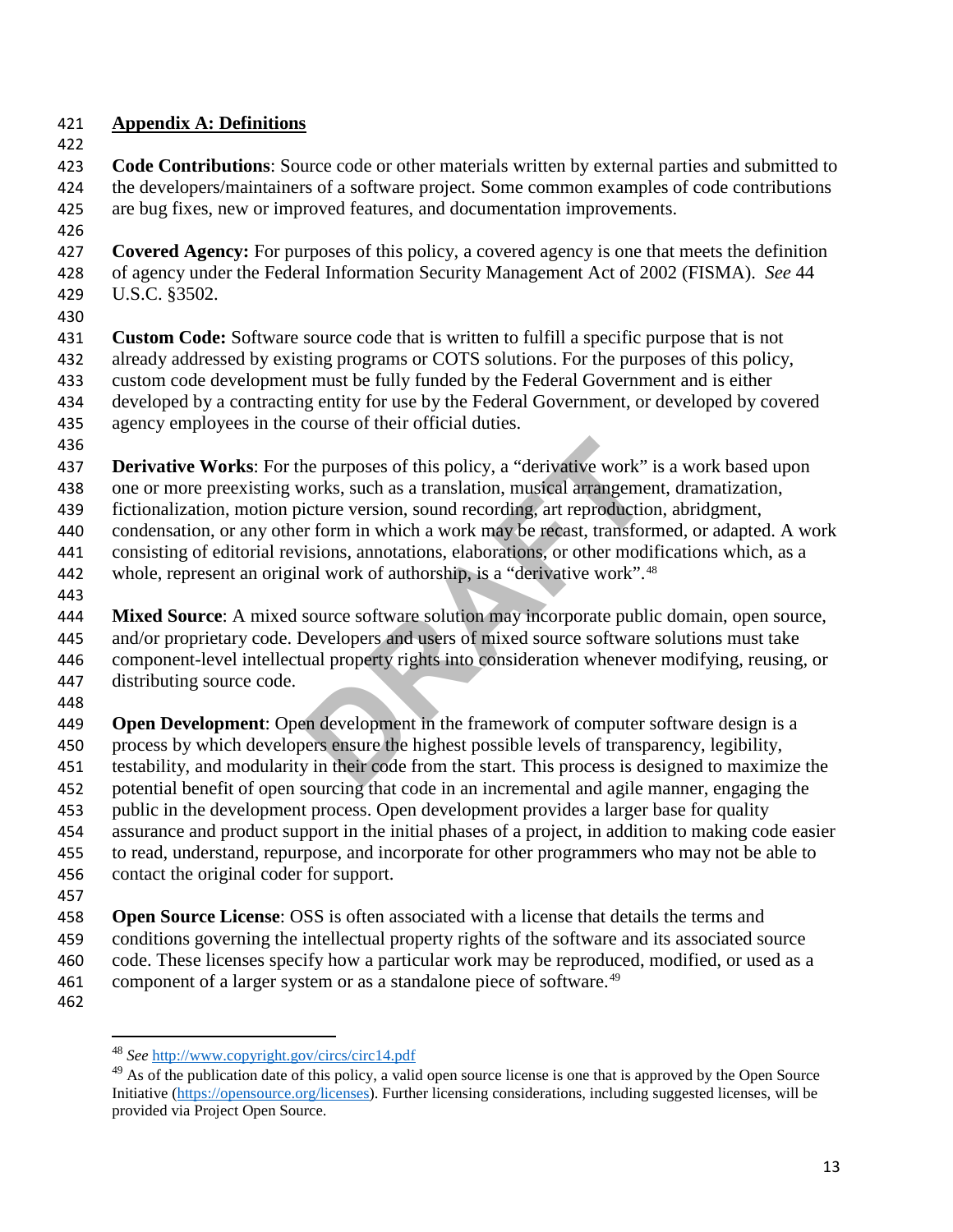**Open Source Software (OSS)**: Software that can be freely accessed, used, changed, and shared (in modified or unmodified form) by anyone. OSS is often distributed under licenses that comply

- with the definition of "Open Source" provided by the Open Source Initiative
- [\(https://opensource.org/osd\)](https://opensource.org/osd).[50](#page-13-0)
- 

 **Proprietary Software**: Software with intellectual property rights that are retained exclusively by an individual or a company. Although OSS intellectual property rights can also be retained by an individual or a company (through the use of a proper OSS license), the term "proprietary software" refers to software that is typically subject to more disclosure restrictions than that which is released as open source or in the public domain. Proprietary software is typically considered to be "closed-source," in that its source code is not made broadly available to users or

- the general public without restrictions defined by the owner.
- 

**Project Open Source**: An online repository of tools, guides, and best practices specifically

designed to help covered agencies implement the framework presented in this policy. Project

- Open Source can be accessed at https://project-open-source.cio.gov. Project Open Source will
- evolve over time as a community resource to facilitate the effective adoption of OSS. Agencies
- can visit Project Open Source for a more comprehensive glossary of terms and definitions related to OSS.
- 

ssed at **https://project-open-source.cio.gov**. Project<br>nmunity resource to facilitate the effective adoptio<br>urce for a more comprehensive glossary of terms a<br>of works for which copyrights and related rights ha<br>ply, making **Public Domain**: The set of works for which copyrights and related rights have expired, been relinquished, or do not apply, making the work freely available to the public for any purpose.

Under U.S. copyright law, works created by Government employees within the scope of their

- employment are not subject to domestic copyright protections under 17 U.S.C. §105. Note that this definition is unrelated to the term "public domain" as it is used in export control regulations.
- 

**Software**: Can refer to either: (i) Computer programs that comprise a series of instructions, rules,

routines, or statements, regardless of the media in which recorded, that allow or cause a

computer to perform a specific operation or series of operations; or (ii) Recorded information

comprising source code listings, design details, algorithms, processes, flow charts, formulas, and

- related material that would enable the computer program to be produced, created, or compiled.
- 494 Software does not include computer databases or computer software documentation.<sup>[51](#page-13-1)</sup>
- 

**Source Code**: Information written in a computer programming language that is readable by

people. Source code must be interpreted or compiled before a computer can execute the code as a

program. Source code readability can benefit from the inclusion of comments or other in-code

documentation that indicates the requirements and functionality of specific algorithms and other

components.

<span id="page-13-0"></span> This definition is current as of the publication date of this policy. For future guidance regarding this definition, please refer to Project Open Source.

<span id="page-13-1"></span>Definition from 48 CFR §2.101